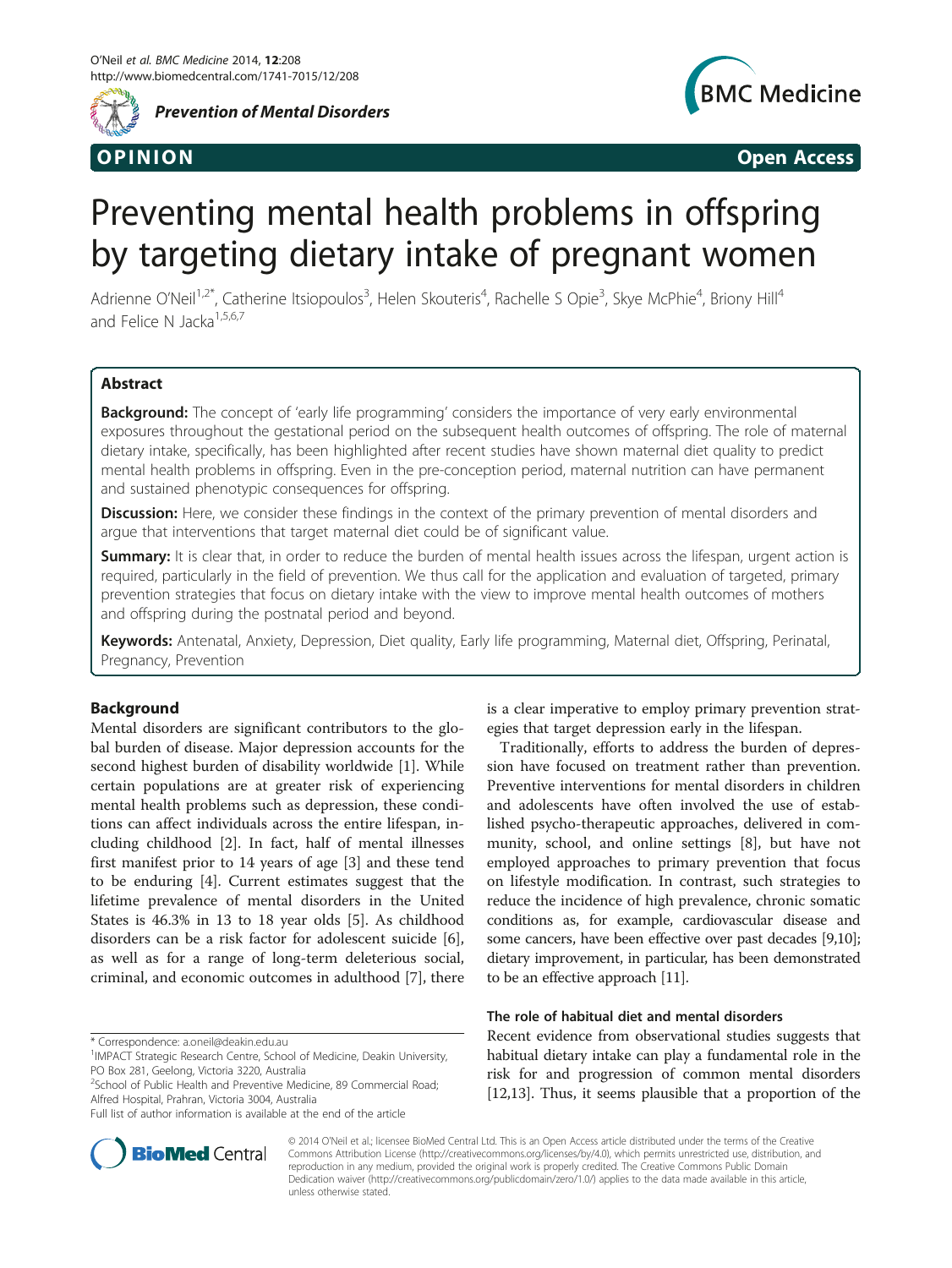burden of mental illnesses is potentially preventable by targeting dietary behaviors. Additionally, the importance of early environmental exposures throughout and prior to the gestational period (termed 'early life programming' [[14](#page-5-0)]) and in early childhood has recently emerged. In large and well characterized cohort studies, maternal diet during pregnancy is related to the risk for behavioral problems in offspring [[15,16\]](#page-5-0). Further studies have elucidated the potential importance of maternal dietary intake in humans by demonstrating that early maternal nutrition (stage of gestation at the time of sampling  $= 8.6 \pm 4.0$  weeks) causes persistent and systemic epigenetic changes in phenotype of offspring at 2 to 8 months of age (Mean: 3.6 months, Standard Deviation ± 0.9) [\[17\]](#page-5-0). Moreover, recent animal studies have indicated that the father's preconception diet may be of equal importance to the health of offspring; in the sperm of male mice, folate deficiency alters the methylation of genes implicated in the development of diseases including autism and schizophrenia [[18](#page-5-0)].

# Habitual diet is linked to mental health problems in children and adolescents

Over the past five years, data have emerged to support the relationship between the mental health of children and their 'dietary patterns', often classified by factor, principal component, or latent class analysis of food frequency data. A number of studies in this area have demonstrated that 'unhealthy' childhood dietary patterns are linked to poorer mental health, including internalizing and externalizing behaviors. The former term encompasses symptoms of depression, anxiety, and sadness, while the latter captures anger, aggression, and hyperactivity; both are commonly used as a marker of mental health problems in children [[19\]](#page-5-0). We recently performed a systematic review of the (albeit limited) evidence base [[20\]](#page-5-0) and demonstrated a significant, cross-sectional relationship between 'unhealthy' dietary patterns and poorer (internalizing) mental health in children and adolescents. A consistent trend was observed for the relationship between good diet quality and better mental health, and some evidence for poor diet quality being related to worse mental health. Two of the three major cohort studies investigating these prospective associations yielded positive findings for the link between diet quality/variety and internalizing disorders; one in children [\[21\]](#page-5-0) and the other in adolescent populations [\[22\]](#page-5-0). Notwithstanding the paucity of longitudinal data in this area of research, these findings suggest that childhood nutritional exposures have the potential to contribute to the development of mental health problems in childhood and adolescence. This evidence base has prompted recent investigation into the relationship of diet quality to mental health in children even earlier in the lifespan, when brain development is most rapid – specifically, during the antenatal period.

# Maternal diet is a predictor of poor mental health of offspring

During pregnancy, and particularly early pregnancy, exposure of the developing fetus to an unfavorable environment predisposes the unborn child to numerous chronic diseases [[23](#page-5-0)]. There is an established link between maternal diet and neurological, immunological, and central nervous system development of offspring, all of which can play a crucial role in the subsequent development of mental disorders. Data from animal models support this idea, demonstrating a link between perinatal essential fatty acid deficiencies and poorer biological development (e.g., reduced brain plasticity) of offspring related to mood disorders [[24](#page-5-0)]. Animal studies have further demonstrated the impact of poor maternal nutrition (e.g., high saturated fats and high added sugar) on the activation of the sympathetic nervous system and hyperactivity behaviors, which may have implications for behaviors related to adult mood disorders [\[25\]](#page-5-0). Recently, these findings have been replicated in human studies.

A recent investigation has revealed the predictive role of dietary intake during pregnancy on subsequent mental health of offspring [[15\]](#page-5-0). Data were derived from the large prospective Norwegian Mother and Child Cohort Study, which recruited pregnant women between 1999 and 2008 and monitored mothers during pregnancy and again when children were 6 months, 18 months, 3 years, and 5 years old. An unhealthy dietary pattern during pregnancy was characterized by the consumption of processed meat products, refined cereals, sweet drinks, and salty snacks. An unhealthy dietary pattern in children was characterized by high fat/sugar foods such as chips, cakes, chocolate, sweets, soft drinks, ice cream, and pizza. A 'wholesome' dietary pattern during pregnancy was characterized by vegetables, fruit, high-fiber cereals, and vegetable oils. A 'wholesome' dietary pattern in children was characterized by an increased consumption of foods including white and oily fish, vegetables, fruit, and eggs. Using data from 23,020 eligible women and their children, higher scores on an unhealthy dietary pattern during pregnancy were shown to predict increased externalizing problems among children, independent of other potential confounding factors and childhood diet. A similar trend was observed when the diet of the children in the postnatal period was explored; high levels of unhealthy diet predicted higher levels of both internalizing and externalizing problems in children. Moreover, children with lower scores on the wholesome dietary pattern also had higher levels of internalizing and externalizing problems. When the authors monitored the trajectory of internalizing behaviors for children with high or low unhealthy dietary intakes, a convergence in these trajectories was observed over the 5-year follow-up period, suggesting that the contribution of unhealthy foods to internalizing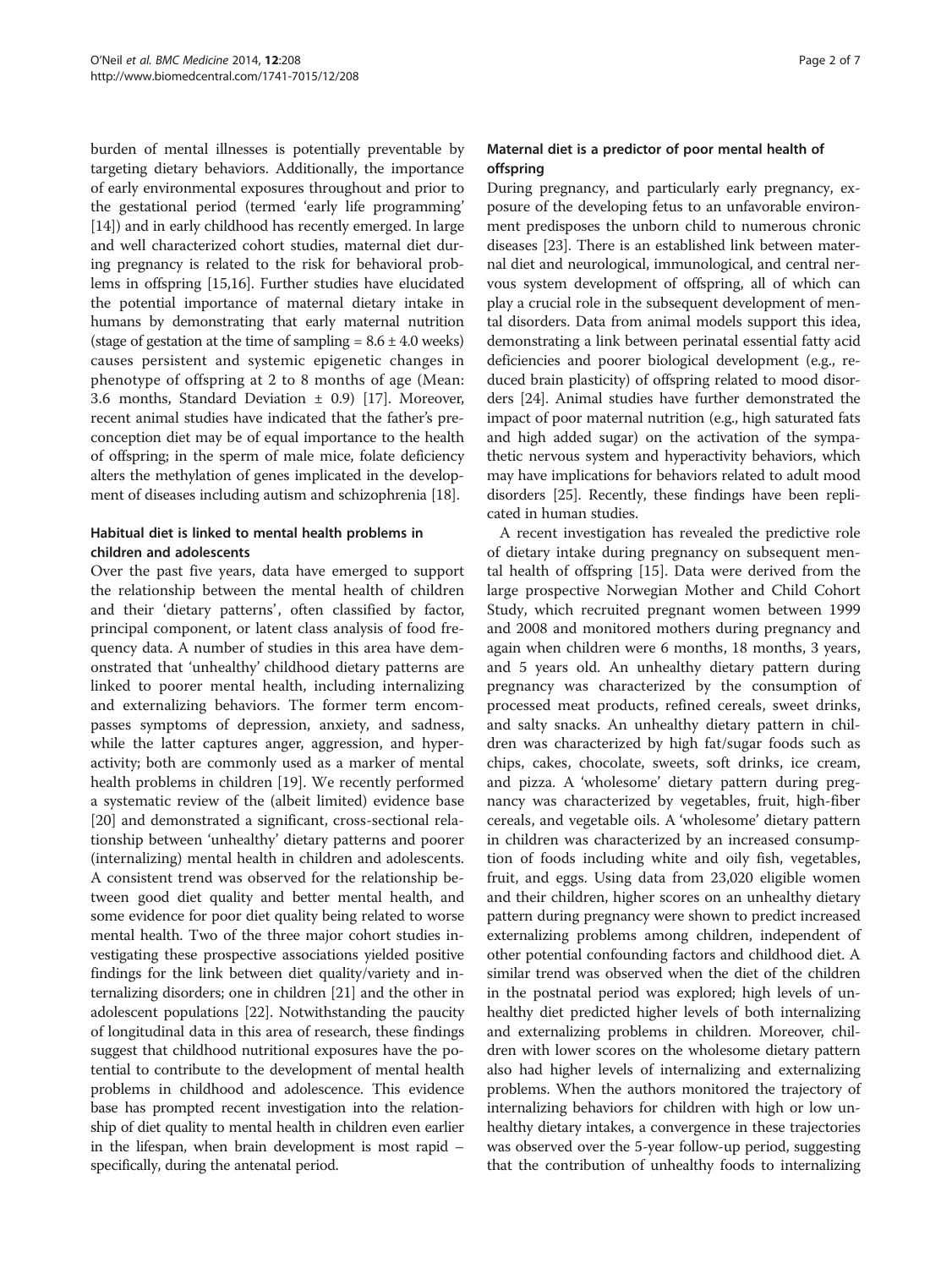behaviors is most potent in early life (but may diminish over time). However, the impact of nutritional exposures on externalizing behaviors remained over this period. In contrast, the difference in internalizing and externalizing scores over time for those high and low on nutrient-dense foods tended to diverge over the measured period, suggesting that the impact of inadequate nutrition in early childhood on mental health vulnerability may be more profound the longer the period of exposure. A further crucial finding of this study relates to the magnitude of the relationships between diet and mental health in children. In some cases, the size of the standardized coefficients for the dietary exposures were comparable to that of maternal depression, which is an established risk factor for poor mental health in children [\[15\]](#page-5-0). This finding was replicated more recently in the Gen-R population-based, cohort study in the Netherlands [\[16\]](#page-5-0). In this study of more than 3,000 children, mothers' diets during pregnancy were assessed and three main dietary patterns identified: a Mediterranean (healthy), Traditionally Dutch (characterized by higher intakes of fresh and processed meats, potatoes and margarines), and a Confectionary dietary pattern. Following adjustment for a number of potentially explanatory factors, including parental education and income, psychopathology, and child consumption of snacks and sugars, they reported that lower scores on the Mediterranean dietary pattern and higher scores on the Traditional Dutch pattern during pregnancy were both independently associated with higher levels of externalizing in offspring.

The idea that early maternal nutrition – and perhaps periconception nutrition – is a potent predictor of the health of offspring is further supported by other studies. Data from the Southampton Women's survey have shown the importance of specific macronutrients (carbohydrates during the first trimester and protein during the third trimester) on the size of offspring at birth [[26\]](#page-5-0). A seminal study by Dominguez-Salas et al. [\[17\]](#page-5-0) reported on women who conceived throughout different seasonal periods in Gambia, during which times food consumption is subject to pronounced variations in macro and micronutrient intake that have long been known to affect fetal growth and development. The authors performed a prospective study designed to track the influence of mothers' periconceptional dietary intakes and plasma concentrations of key methyl-donor pathway substrates; the first human study to do so. Measured at the time of conception, maternal blood biomarkers of substrates and cofactors (required for methyl-donor pathways) were significant predictors of epigenetically-modifiable alleles in DNA extracted from offspring in the postnatal period (using lymphocytes and hair follicles). The authors concluded that maternal nutritional status during early pregnancy "causes persistent and systemic epigenetic changes at human metastable epialleles" [\[17](#page-5-0)]. Further studies are attempting to distinguish

the extent to which the effects of diet are driven by adiposity or energy balance. However, this study was able to eliminate many putative confounders and supports findings from earlier animal models.

Not only do these studies highlight the importance of maternal diet in offspring development, but they also point to the potential of dietary manipulation in the periconception and perinatal period as a key strategy for improving health outcomes in children. Early pregnancy or family planning periods may provide 'teachable moments' for improving dietary behaviors to reduce the risk of disorder onset in offspring. This is largely attributed to frequent contact with family planning or health care providers and higher levels of motivation during this time [[27\]](#page-5-0). It is with this in mind that we argue for maternal dietary modification as a useful starting point in the primary prevention of mental disorders of offspring. Such an approach has the potential to act as a 'double hit' in also preventing mental health issues in mothers.

## **Discussion**

# Primary prevention of mental health problems in offspring requires effective prevention and treatment of symptoms in mothers

We first need to acknowledge that maternal depression exacerbates a child's risk of developing a mental disorder later in life. The presence of antenatal depression equates to a five-fold increase in offspring developing the condition by the time they are a teenager [\[2](#page-5-0)]. The reasons for this are multifaceted and likely have an epigenetic and behavioral basis [[28](#page-5-0)]. For example, the evidence suggests that maternal depression is linked to being nonresponsive to infant needs [[29](#page-5-0)] and to compromised postnatal behaviors, including inadequate or absence of breastfeeding [[30\]](#page-5-0). Breastfeeding is considered optimal nutrition in the first six months of life [\[31\]](#page-5-0) for the infant due to its ability to support and develop a baby's immune system [\[32\]](#page-5-0), as well as prevention of later obesity, metabolic syndrome, cardiovascular disease, and behavioral and emotional problems in the child [\[14\]](#page-5-0).

These findings suggest that a crucial component of primary prevention of mental disorders in children involves the adequate and timely prevention and treatment of depression in mothers. It is known that women are particularly susceptible to developing depression during their child-bearing years and this risk is further exacerbated for women during pregnancy, particularly considering only a small proportion (6%) seek help for depression [[33](#page-5-0)]. Given the negative health outcomes of maternal depression for both mothers and children, there have been calls for mandatory formal depression screening to be included in antenatal clinics to allow those with depressive symptoms to be referred to early intervention initiatives, be monitored during their pregnancy, and referred to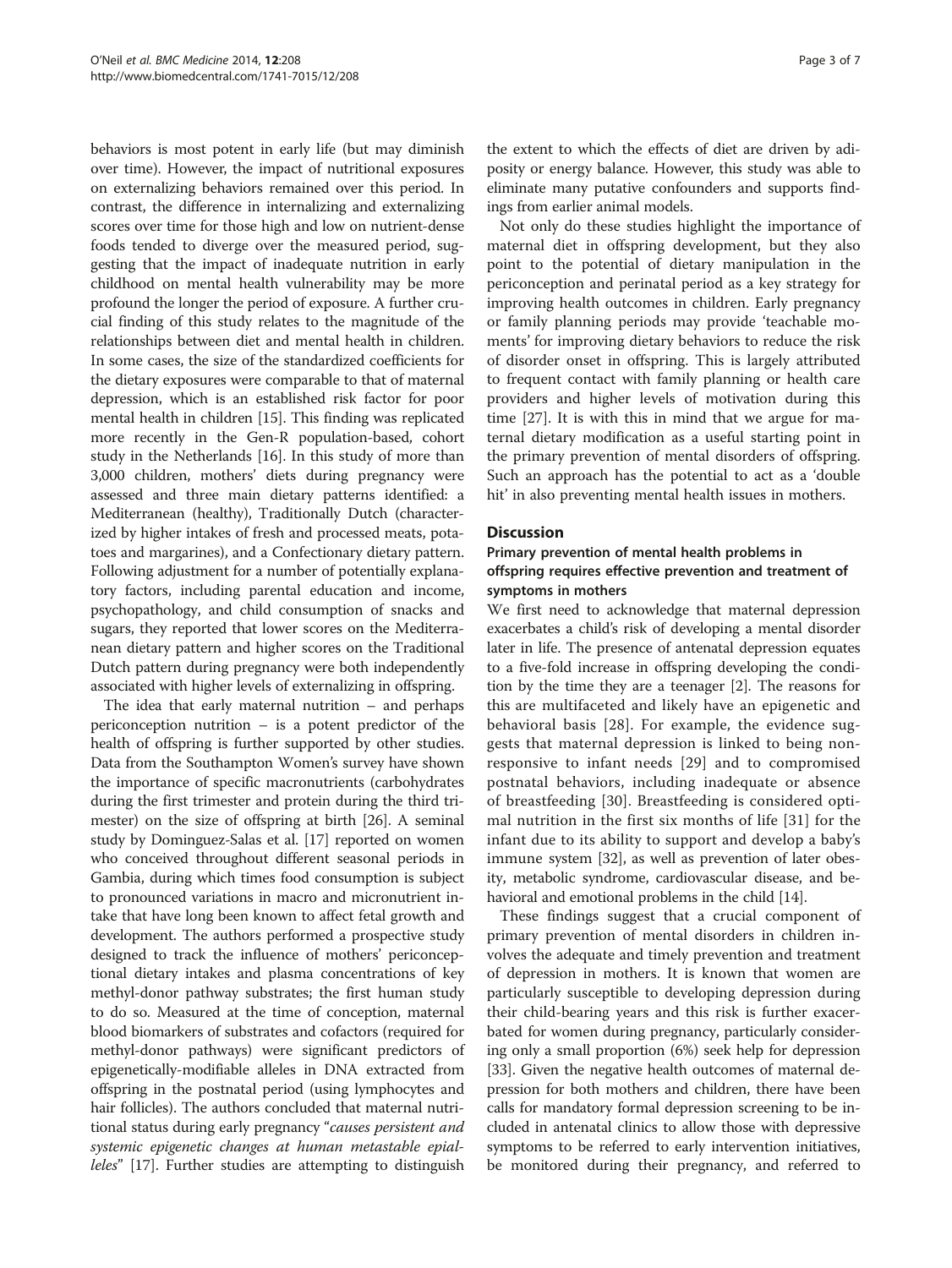treatment options as necessary [\[34\]](#page-5-0). For example, in Australia, the Government initiated the National Perinatal Depression Plan in 2008 to address ante- and postnatal depression. It recommended routine screening and treatment of ante- and postnatal depression by upskilling healthcare professionals [[35](#page-5-0)]. There remains, however, variability in how this is carried out in regards to gestational stage, scoring, and response/s to potential depression [\[36](#page-5-0)]. Currently, standard treatments for maternal depression include psychotherapy and/or pharmacotherapy; however, such treatments are only effective for less than half of the population [\[37](#page-5-0)] and may be contraindicated during pregnancy. For example, while pharmacotherapy targets the physiological genesis of depression encompassing reduced dopamine, serotonin, and norepinephrine levels, and alterations in hormones and neuro-membranes, there have been safety concerns surrounding the use of some therapeutic agents in pregnancy [\[38\]](#page-5-0). The appeal of nonpharmacological approaches, such as dietary modification, in the prevention or treatment of depression in pregnant women relates to the limited side effects and treatment costs of more conventional approaches [[39\]](#page-5-0). Hence, there is burgeoning interest in the association between maternal dietary quality and mental health of mothers. Overall trends suggest that poor quality maternal diet is associated with antenatal depressive [[40-42\]](#page-5-0), anxiety [[43](#page-5-0)], and stress symptoms [[41,42](#page-5-0)] as well as postpartum depressive symptoms [[40](#page-5-0)]. Importantly, when the association with 'traditional' diets (e.g., vegetables, lean red meat, poultry) was reviewed, healthy diets were inversely associated with antenatal and postpartum depressive symptoms [\[40](#page-5-0)] and antenatal anxiety [\[43](#page-5-0)]. This alludes to the promise of dietary modification in the antenatal period to improve both maternal and childhood mental health.

# Nutritional interventions for pregnant women: a single-nutrient versus whole-diet approach?

Nutritional interventions are often endorsed for depression in pregnant women, given their potential to alter aforementioned pathways via consumption of specific nutrients (e.g., docosahexaenoic acid, B vitamins, folate) that promote neurotransmitter synthesis and absorption [[39\]](#page-5-0). While there is evidence from experimental studies that micronutrient supplementation during pregnancy can lead to reductions in maternal depressive symptoms as well as improving birth outcomes [\[39](#page-5-0)], there have been criticisms of employing a purely supplementation approach to treat diet-related health problems [[44](#page-6-0)]. For example, while large epidemiological studies have consistently shown that higher intakes of omega-3 fatty acids from fish and seafood in the diet are associated with reduced risk of depressive symptoms in the postnatal period and improved developmental outcomes in the children [[45](#page-6-0)], and that poor omega-3 status is associated

with increased risk [\[46\]](#page-6-0), supplementation trials with omega-3 fish oils have not shown protective effects, indicating that there may be other important nutrients in fish and seafood that are protective for maternal depression [\[44](#page-6-0)]. Thus, 'whole-diet' interventions for pregnant women, as distinct from supplementation interventions, have been advocated by some. However, most trials conducted in this area have focused on obesity prevention with only several specifically focused on mental health outcomes [\[47\]](#page-6-0). While these data provide promising evidence for the potential for healthy lifestyle interventions to reduce depressive symptomatology during pregnancy, they fail to provide insight as to whether dietary intervention alone can effectively prevent depressive symptomatology in this population and, importantly, whether these effects translate to benefits to offspring.

# 'Whole-diet' approach may be effective for the primary prevention of mental disorders

Preliminary evidence suggests that the protective effects of diet can extend to depression risk. Adherence to the Mediterranean-style diet, for example, has protective effects on brain diseases, including depression [[48\]](#page-6-0). Embedded within the PREDIMED trial, Sánchez-Villegas et al. analyzed depression incidence in a sample of 3,923 participants at risk of cardiovascular disease after they were exposed to a dietary intervention over 3 years [\[49](#page-6-0)]. While the authors found the strongest reduction of risk in a sub-group of participants with type 2 diabetes, they estimated that exposure to the Mediterranean diet supplemented with nuts accounted for a reduction in depression risk of approximately 25%, compared with a low fat diet. While we recognize that exceptionally large sample sizes are required to demonstrate primary prevention of depression for any exposure, these data support the hypothesis that depression may be somewhat preventable through 'whole-diet' approaches. A review of randomized trials conducted by our team has highlighted the benefits of this approach for improving mental health in various medical populations [\[50](#page-6-0)]. Indeed, these findings may be generalizable to pregnant women, conferring benefit to the mental health of their children due to its beneficial components for brain health, such as B-group vitamins and long chain omega-3 fatty acids, rich in bioactive phytonutrients with antioxidant and antiinflammatory potential.

# Is it feasible to apply this approach to pregnant populations?

From a feasibility perspective, there are pilot data to support the contention that diet is readily modifiable in pregnant women [[51](#page-6-0)]. Indeed, a meta-analysis demonstrated that dietary interventions administered throughout pregnancy tend to be more effective than those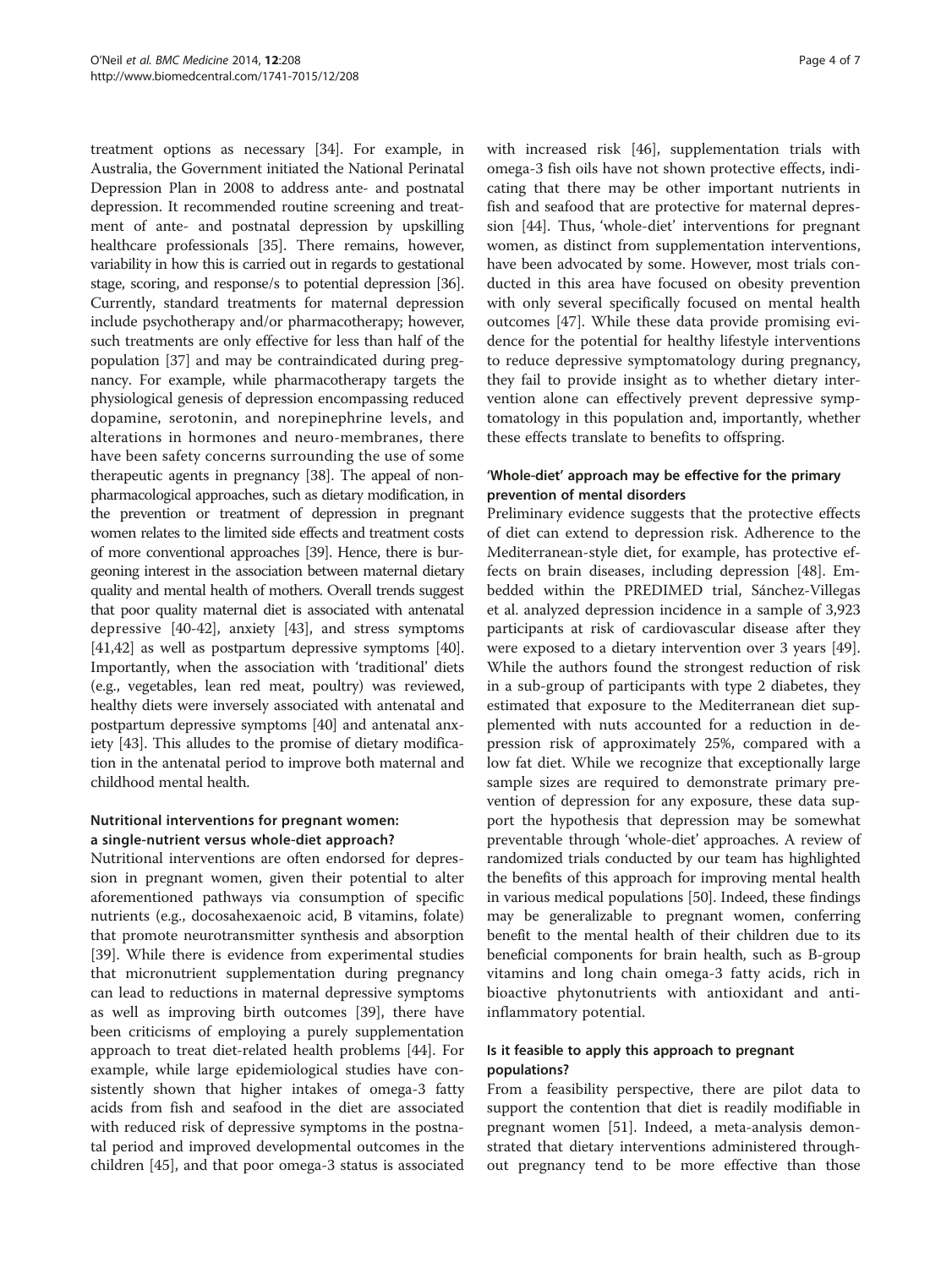targeting physical activity [[52](#page-6-0)]. While only a few trials have studied the effects of dietary modification in pregnancy, the results generally indicate good dietary compliance [[53](#page-6-0)], in some cases as high as 77.6% [[54](#page-6-0)]. However, we also know that without intervention, women do not tend to deviate from their regular dietary patterns during the early stages of pregnancy, and may even experience deterioration in their diet quality over the duration of their pregnancy [[55\]](#page-6-0). For example, there is a tendency for women to consume a 'high-energy' diet in later stages of pregnancy, when compared with pre-pregnancy [[56](#page-6-0)]. While this may be due to a range of factors driven by appetite and hormonal changes, nausea, food aversions, or an inadequate knowledge of antenatal dietary recommendations, evidence of worsening habitual diet across the pregnancy suggests there is scope to improve diet quality in pregnant women. To date, relevant health care advice provided to pregnant women has been shown to be limited [\[57](#page-6-0)]; however, promisingly, there is historical evidence of women's receptiveness to health behavior. Dietary interventions targeted at pregnant women may thus be feasible and acceptable in clinical settings, while public health messages targeted at this population may have a positive impact on dietary behaviors.

# Is it too soon to propose population-level nutritional interventions to women of child-bearing age?

While there are extensive data from animal models demonstrating the impact of nutritional exposure on parameters relating to mental health outcomes, including neurotransmitter systems [[58](#page-6-0)], brain plasticity [\[24](#page-5-0)], and the stress response system and related behaviors in offspring [\[25](#page-5-0)], a detailed exposition of the proposed pathways is beyond the scope of this paper. However, based on the extensive observational data, including evidence of both the reduced risk for depression and internalizing and externalizing behaviors as well as preliminary evidence for the prevention of depression with a dietary improvement in sub-populations, alongside the extensive pre-clinical data showing a potent impact of nutrition on prevention of chronic disease parameters in offspring, we believe that the delivery of health education and nutritional and lifestyle interventions to women during the antenatal period (when mothers are highly motivated and responsive to diet and lifestyle changes) is likely to have utility in ameliorating risk of a broader range of mental health disorders and cognitionrelated developmental delay outcomes, as well as having benefits for a wide range of other health outcomes in children [\[59](#page-6-0)]. While such interventions are not without their challenges [[59](#page-6-0)], the burden currently imposed by mental health disorders globally, and the limitations of existing strategies to address the incidence and prevalence of such disorders, makes the attempt to implement universal prevention strategies such as these an imperative.

## Summary

Diet is a key modifiable risk factor for the development of non-communicable diseases, yet its role in the onset of mental disorders has received much less attention until very recently. There is now consistent evidence providing support for diet quality as a risk factor for depression. Evidence highlighting the potency of maternal diet on the mental health of offspring is emerging and is likely driven by diet-induced phenotypic changes at periconception and/or perinatally. This suggests that there may be great potential to target dietary intake during these pivotal times of fetal development. This paper has focused on the role of the perinatal and the 'true' postnatal period in which dietary intake has been demonstrated to be so important and which provides an accessible inflection point for intervention with women. That said, however, the importance of good quality dietary intake during early childhood and adolescence should not be ignored in the context of ameliorating risk of onset of a mental disorder. It is clear that in order to reduce the burden of mental health issues across the lifespan, urgent action is required, particularly in the field of prevention. We thus call for the application and evaluation of targeted, primary prevention strategies that focus on dietary intake with the view to improve mental health outcomes of mothers and offspring during the postnatal period and beyond.

#### Competing interests

FNJ has received Grant/Research support from the Brain and Behaviour Research Institute, the National Health and Medical Research Council, Australian Rotary Health, the Geelong Medical Research Foundation, the Ian Potter Foundation, Eli Lilly, and The University of Melbourne and has been a paid speaker for Sanofi-Synthelabo, Janssen Cilag, and Eli Lilly. AO, CI, and FNJ have received funding from Meat and Livestock, Australia.

#### Authors' contributions

AO, HS, and FNJ conceptualized the paper. AO performed the literature search and drafted the original and subsequent versions of the manuscript. CI, HS, RSO, SM, BH, and FNJ critically revised drafts of the manuscript and approved the final version.

#### Authors' information

FJ is president of the International Society for Nutritional Psychiatry Research (ISNPR) and the Australian Alliance for the Prevention of Mental Disorders (APMD). AO and CI are also members of the ISNPR and both AO and HS act on the executive committee of the APMD. RSO is the lead research dietitian in the antenatal clinic at the Women's at Sandringham, Alfred Health.

#### Acknowledgements

AO is a recipient of an NHMRC Early Career Fellowship (1052865). BH and RSO are supported by NHMRC PhD Scholarships.

#### Author details

<sup>1</sup>IMPACT Strategic Research Centre, School of Medicine, Deakin University, PO Box 281, Geelong, Victoria 3220, Australia. <sup>2</sup>School of Public Health and Preventive Medicine, 89 Commercial Road; Alfred Hospital, Prahran, Victoria 3004, Australia. <sup>3</sup>Department of Dietetics and Human Nutrition, Faculty of Health Sciences, Latrobe University, Melbourne, Victoria 3086, Australia. 4 School of Psychology, Deakin University, 221 Burwood Highway, Burwood, Victoria 3125, Australia. <sup>5</sup>Centre for Adolescent Health, Murdoch Children's Research Centre, Royal Children's Hospital, 50 Flemington Rd, Parkville, Victoria 3052, Australia. <sup>6</sup>Department of Psychiatry, University of Melbourne,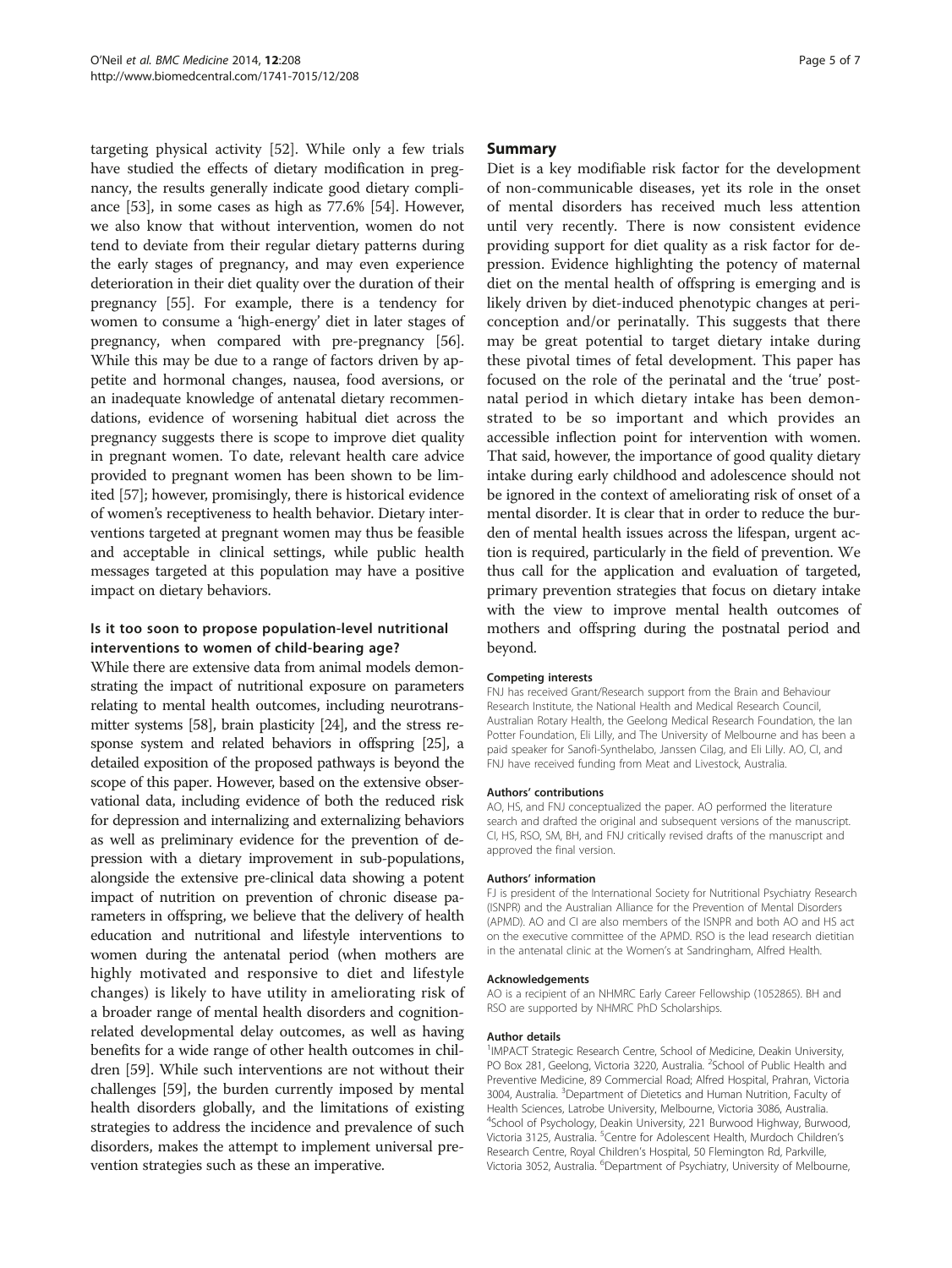<span id="page-5-0"></span>Level 1 North, Main Block, Royal Melbourne Hospital, Melbourne, Victoria 3050, Australia. <sup>7</sup>Black Dog Institute, Prince of Wales Hospital, Hospital Rd, Randwick, NSW 2013, Australia.

#### Received: 6 June 2014 Accepted: 8 October 2014 Published online: 14 November 2014

#### References

- 1. World Health Organization: Global Burden of Mental Disorders and the Need for a Comprehensive, Coordinated Response from Health and Social Sectors at the Country Level. Geneva: World Health Organization; 2011.
- Pawlby SJ, Sharp DJ, Hay DF, O'Keane V: Antenatal depression predicts depression in adolescent offspring: prospective longitudinal community-based study. J Affect Disord 2009, 113:236–243.
- 3. Kessler R, Bergland P, Demler O, Jin R, Walters E: Lifetime prevalence and age-of-onset distributions of DSM-IV disorders in the National Comorbidity Survey Replication. Arch Gen Psychiatry 2005, 62:593–602.
- Kim-Cohen J, Caspi A, Moffitt T, Harrington H, Milne B, Poulton R: Prior juvenile diagnoses in adults with mental disorder: developmental follow-back of a prospective-longitudinal cohort. Arch Gen Psychiatry 2003, 60:709–717.
- 5. Merikangas KR, He J, Burstein M, Swanson SA, Avenevoli S, Cui L, Benjet C, Georgiades K, Swendsen J: Lifetime prevalence of mental disorders in U.S. adolescents: results from the National Comorbidity Study – Adolescent Supplement (NCS-A). J Am Acad Child Adolesc Psychiatry 2010, 49:980-989.
- 6. Brent DA, Perper JA, Moritz G, Allman C, Friend AMY, Roth C, Schweers JOY, Balach L, Baugher M: Psychiatric risk factors for adolescent suicide: a case-control study. J Am Acad Child Adolesc Psychiatry 1993, 32:521–529.
- 7. Goodman A, Joyce R, Smith JP: The long shadow cast by childhood physical and mental problems on adult life. Proc Natl Acad Sci 2011, 108:6032–6037.
- Christensen H, Pallister E, Smale S, Hickie IB, Calear AL: Community-based prevention programs for anxiety and depression in youth: a systematic review. J Prim Prev 2010, 31:139–170.
- 9. Salehi-Abargouei A, Maghsoudi Z, Shirani F, Azadbakht L: Effects of Dietary Approaches to Stop Hypertension (DASH)-style diet on fatal or nonfatal cardiovascular diseases–Incidence: A systematic review and metaanalysis on observational prospective studies. Nutrition 2013, 29:611–618.
- 10. Ma RW, Chapman K: A systematic review of the effect of diet in prostate cancer prevention and treatment. J Hum Nutr Diet 2009, 22:187–199.
- 11. Estruch R, Ros E, Salas-Salvadó J, Covas MI, Corella D, Arós F, Gómez-Gracia E, Ruiz-Gutiérrez V, Fiol M, Lapetra J, Lamuela-Raventos RM, Serra-Majem L, Pintó X, Basora J, Muñoz MA, Sorlí JV, Martínez JA, Martínez-González MA, PREDIMED Study Investigators: Primary prevention of cardiovascular disease with a Mediterranean diet. N Engl J Med 2013, 368:1279–1290.
- 12. Akbaraly TN, Brunner EJ, Ferrie JE, Marmot MG, Kivimaki M, Singh-Manoux A: Dietary pattern and depressive symptoms in middle age. Br J Psychiatry 2009, 195:408–413.
- 13. Sanchez-Villegas A, Verberne L, De Irala J, Ruz-Canela M, Toledo E, Serra-Majem L, Martínez-González MA: Dietary fat intake and the risk of depression: the SUN Project. PLoS One 2011, 6:e16268-e.
- 14. Lucas A: Role of nutritional programming in determining adult morbidity. Arch Dis Child 1994, 71:288–290.
- 15. Jacka FN, Ystrom E, Brantsaeter AL, Karevold E, Roth C, Haugen M, Meltzer HM, Schjolberg S, Berk M: Maternal and early postnatal nutrition and mental health of offspring by age 5 years: a prospective cohort study. J Am Acad Child Adolesc Psychiatry 2013, 52:1038–1047.
- 16. Steenweg-de Graaff J, Tiemeier R, Steegers-Theunissen P, Hofman A, Jaddoe V, Verhulst F, Roza S: Maternal dietary patterns during pregnancy and child internalising and externalising problems: The Generation R Study. Clin Nutr 2014, 33:115–121.
- 17. Dominguez-Salas P, Moore SE, Baker MS, Bergen AW, Cox SE, Dyer RA, Fulford AJ, Guan Y, Laritsky E, Silver MJ, Swan GE, Zeisel SH, Innis SM, Waterland RA, Prentice AM, Hennig BJ: Maternal nutrition at conception modulates DNA methylation of human metastable epialleles. Nat Commun 2014, 5:3746.
- 18. Lambrot R, Xu C, Saint-Phar S, Chountalos G, Cohen T, Paquet M, Suderman M, Hallett M, Kimmins S: Low paternal dietary folate alters the mouse sperm epigenome and is associated with negative pregnancy outcomes. Nat Commun 2013, 4:2889.
- 19. Goldberg D, Goodyer I: The Origins and Course of Common Mental Disorders. New York: Routledge; 2005.
- 20. O'Neil A, Quirk S, Housden S, Brennan S, Pasco J, Williams L, Berk M, Jacka F: The relationship between diet and mental health in children and adolescents: a systematic review. Am J Public Health 2014, 104:e31–e42.
- 21. McMartin S, Kuhle S, Kirk S, Veugelers P, Colman I: The association between diet quality and internalizing disorders in children. Am J Epidemiol 2012, 173:S289–S289.
- 22. Jacka F, Kremer P, Berk M, De Silva-Sanigorski A, Moodie M, Leslie E, Pasco JA, Swinburn BA: A prospective study of diet quality and mental health in adolescents. PLoS One 2011, 21:9.
- 23. Capra L, Tezza G, Mazzei E, Boner A: The origins of health and disease: the influence of maternal diseases and lifestyle during gestation. Ital J Pediatr 2013, 39:7.
- 24. Bhatia HS, Agrawal R, Sharma S, Huo Y-X, Ying Z, Gomez-Pinilla F: Omega-3 fatty acid deficiency during brain maturation reduces neuronal and behavioral plasticity in adulthood. PLoS One 2011, 6:e28451.
- 25. Fernandes C, Grayton H, Poston L, Samuelsson AM, Taylor PD, Collier DA, Rodriguez A: Prenatal exposure to maternal obesity leads to hyperactivity in offspring. Mol Psychiatry 2012, 17:1159–1160.
- 26. Moore VM, Davies MJ, Willson KJ, Worsley A, Robinson JS: Dietary composition of pregnant women is related to size of the baby at birth. J Nutr 2004, 134:1820–1826.
- 27. Phelan S: Pregnancy: a "teachable moment" for weight control and obesity prevention. Am J Obstet Gynecol 2010, 202:135.e1–8.
- 28. Lewis AJ, Galbally M, Gannon T, Symeonides C: Early life programming as a target for prevention of child and adolescent mental disorders. BMC Med 2014, 12:33.
- 29. Flykt M, Kanninen K, Sinkkonen J, Punamäki R-L: Maternal depression and dyadic interaction: the role of maternal attachment style. Infant Child Dev 2010, 19:530–550.
- 30. Dennis C-L, McQueen K: The relationship between infant-feeding outcomes and postpartum depression: a qualitative systematic review. Pediatrics 2009, 123:e736–e751.
- 31. The World Health Organization's Infant Feeding Recommendation. Geneva: World Health Organization; [[http://www.who.int/nutrition/topics/](http://www.who.int/nutrition/topics/infantfeeding_recommendation/en/) [infantfeeding\\_recommendation/en/\]](http://www.who.int/nutrition/topics/infantfeeding_recommendation/en/)
- 32. Arrieta M-C, Stiemsma LT, Amenyogbe N, Brown EM, Finlay B: The intestinal microbiome in early life: health and disease. Front Immun 2014, 5:427.
- Lonergan Research: Bupa Health Foundation Maternal Mental Health Survey, 2013. Brisbane: Bupa Health Foundation; 2013.
- 34. Marcus S, Flynn H, Blow F, Barry K: Depressive symptoms among pregnant women screened in obstetrics settings. J Womens Health 2003, 12:373–380.
- 35. Yelland J, Sutherland G, Brown S: Postpartum anxiety, depression and social health: findings from a population-based survey of Australian women. BMC Public Health 2010, 10:771.
- 36. Fisher J, Chatham E, Haseler S, McGaw B, Thompson J: Uneven implementation of the National Perinatal Depression Initiative: findings from a survey of Australian women's hospitals. Aust N Z J Obstet Gynaecol 2012, 52:559–564.
- 37. Casacalenda N, Perry CJ, Looper K: Remission in major depressive disorder: a comparison of pharmacotherapy, psychotherapy, and control conditions. Am J Psychiatry 2002, 159:1354–1360.
- 38. Tuccori M, Testi A, Antonioli L, Fornai M, Montagnani S, Ghisu N, Colucci R, Corona T, Blandizzi C, Tacca MD: Safety concerns associated with the use of serotonin reuptake inhibitors and other serotonergic/noradrenergic antidepressants during pregnancy: a review. Clin Ther 2009, 31:1426–1453.
- 39. Rechenberg K, Humphries D: Nutritional interventions in depression and perinatal depression. Yale J Biol Med 2013, 86:127–137.
- 40. Barker ED, Kirkham N, Ng J, Jensen SKG: Prenatal maternal depression symptoms and nutrition, and child cognitive function. British J Psychiatry: J Ment Sci 2013, 203:417–421.
- 41. Fowles ER, Bryant M, Kim S, Walker LO, Ruiz RJ, Timmerman GM, Brown A: Predictors of dietary quality in low-income pregnant women. Nursing Res 2011, 60:286–294.
- 42. Fowles ER, Timmerman GM, Bryant M, Kim S: Eating at fast-food restaurants and dietary quality in low-income pregnant women. Western J Nursing Res 2011, 33:630–651.
- 43. Vaz JS, Kac G, Emmett P, Davis JM, Golding J, Hibbeln JR: Dietary patterns, n-3 fatty acids intake from seafood and high levels of anxiety symptoms